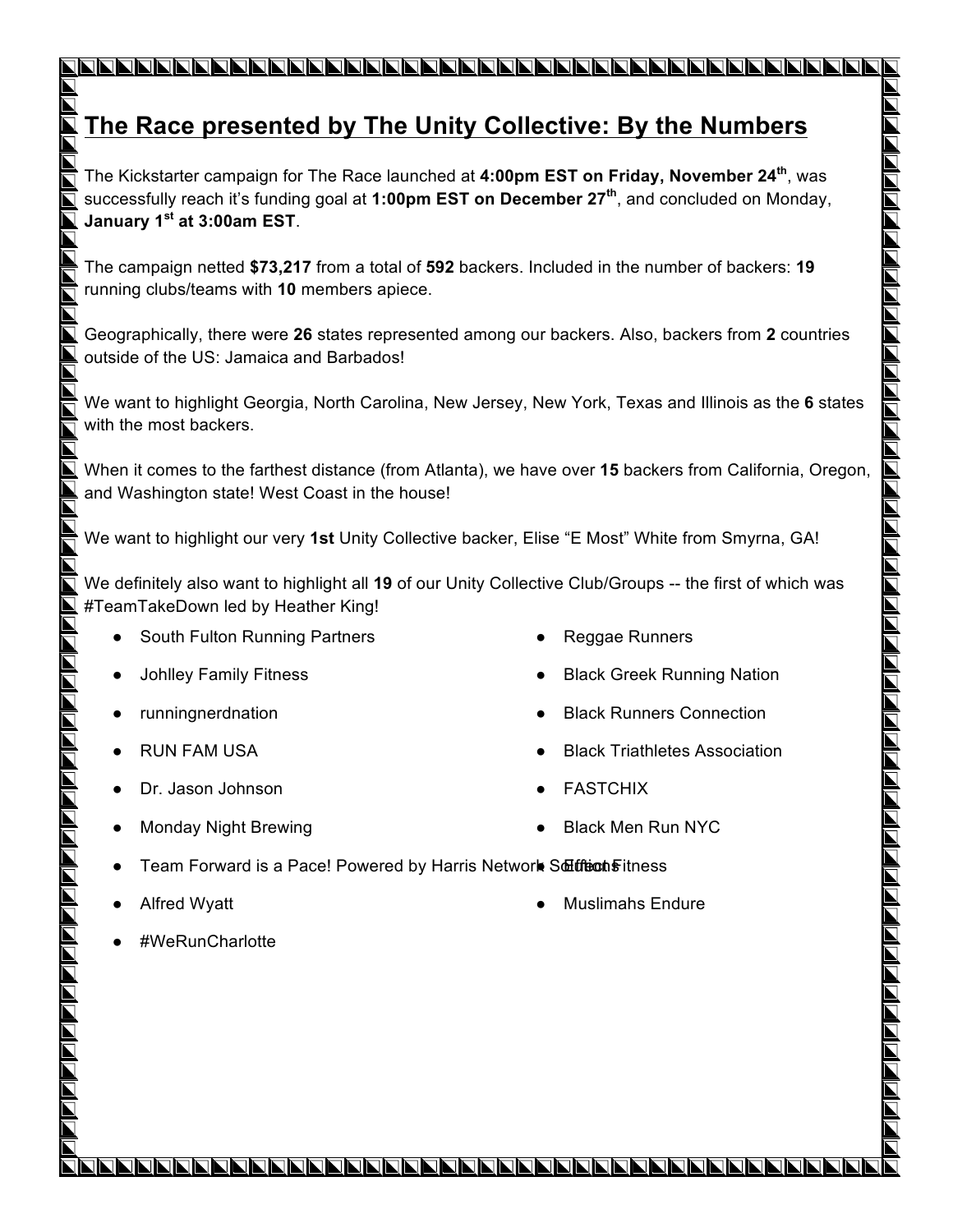## N FIFIFIFIFIFIF

For each Mile Marker, we asked individuals and groups to "claim" a mile. Thanks to each of our **13** Mile Marker Sponsors:

| 20/20 Club                     | Mile 1            |
|--------------------------------|-------------------|
| <b>Roosevelt Giles</b>         | Mile <sub>2</sub> |
| <b>B Still Healing Massage</b> | Mile <sub>3</sub> |
| Kenny's T's                    | Mile 4            |
| <b>FASTCHIX</b>                | Mile <sub>5</sub> |
| Run the Sol                    | Mile <sub>6</sub> |
| Kwami Kiwan Imani              | Mile <sub>7</sub> |
| Sobo Marshall Legacy           | Mile <sub>8</sub> |
| <b>Digital Sphinx Designs</b>  | Mile <sub>9</sub> |
| Conversation P.A.C.E. TV Show  | Mile 10           |
| Dr. Ralph Lyons                | Mile 11           |
| <b>JP MISSION</b>              | Mile 12           |
| #TeamTakeDown                  | Mile 13           |

Ē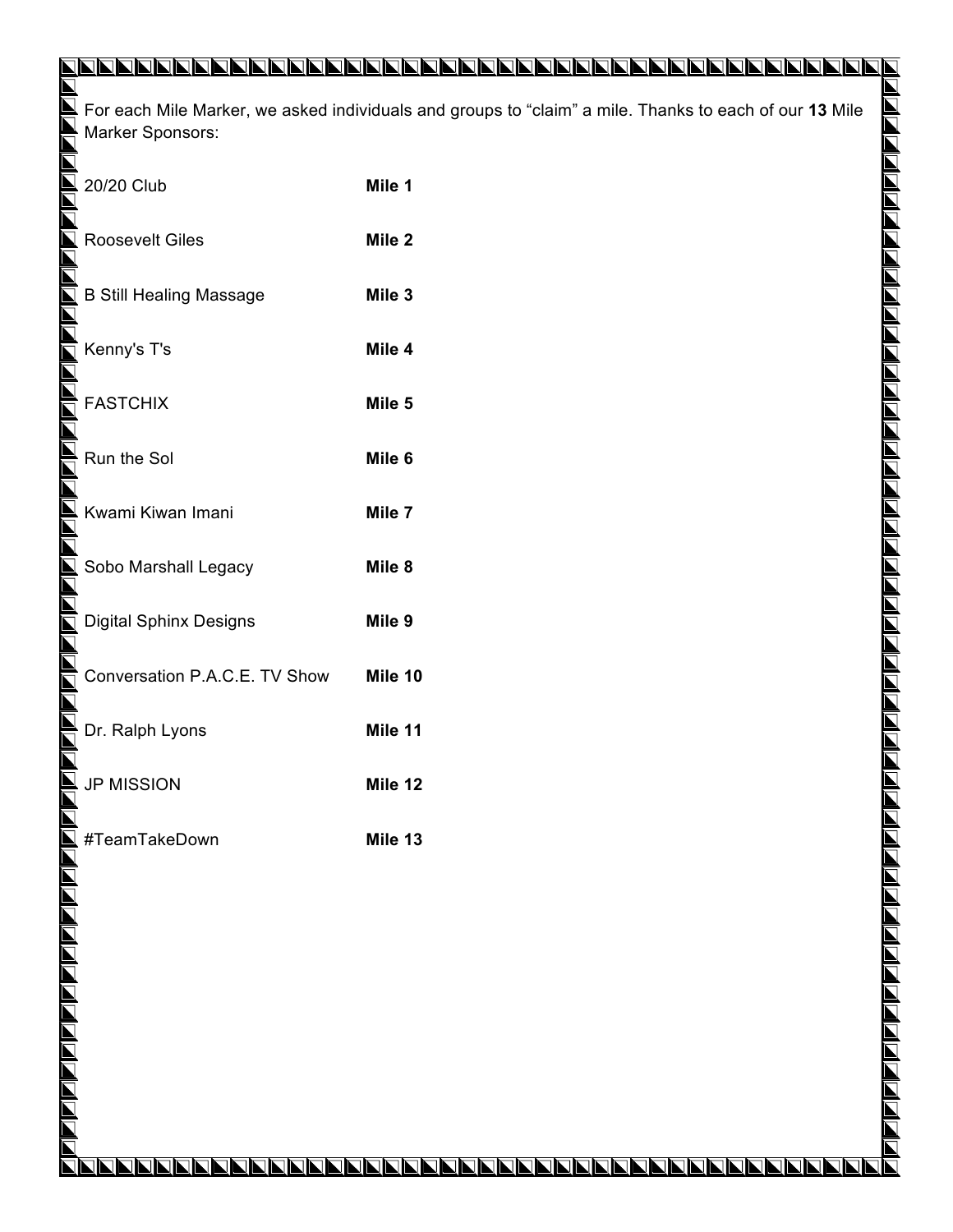|                                                                                                                                                                                                              |                                                                                                                                                                                                                                                                                                   |                | IN A FARA A FARA A FARA A FARA A FARA I |    |                             |  |  |
|--------------------------------------------------------------------------------------------------------------------------------------------------------------------------------------------------------------|---------------------------------------------------------------------------------------------------------------------------------------------------------------------------------------------------------------------------------------------------------------------------------------------------|----------------|-----------------------------------------|----|-----------------------------|--|--|
| Finally, we want to give special recognition to our First 100 backers! We appreciate each of these<br>backers who jumped in within the first 24 hours to make their commitment to join The Unity Collective. |                                                                                                                                                                                                                                                                                                   |                |                                         |    |                             |  |  |
| 1                                                                                                                                                                                                            | Elise "E Most" White                                                                                                                                                                                                                                                                              |                |                                         |    |                             |  |  |
| $\mathbf 2$                                                                                                                                                                                                  | Marquesa Picou                                                                                                                                                                                                                                                                                    | 5              | Yolanda Traylor                         | 8  | Angie O.                    |  |  |
| 3                                                                                                                                                                                                            | Wynnette Strain                                                                                                                                                                                                                                                                                   | 6              | <b>Kayshell Petty</b>                   | 9  | LaTonya Rogers              |  |  |
| 4                                                                                                                                                                                                            | Kristi Swartz                                                                                                                                                                                                                                                                                     | $\overline{7}$ | <b>B Still Healing Massage</b>          | 10 | binz305@gmail.com           |  |  |
| 11                                                                                                                                                                                                           | #TeamTakeDown 2018<br>Heather King, Glenn Smith, Angela Hyman, Dawn<br>Murrain, Tracey Kirkland, Aisha Wright, Marchell<br>Bedford, Dewayne Scott, Carrlos Boyd, Niccole<br>Carr, Denise Hudson, Cedric Harris, Stacy<br>Holloway, Kimberly Smith, Rhonda Moore-Kelly,<br><b>Crystal Thornton</b> |                |                                         |    |                             |  |  |
| 12                                                                                                                                                                                                           | <b>Terry Gresham</b>                                                                                                                                                                                                                                                                              | 23             | Dionne Lyne                             | 34 | Sydney Morton Boesen        |  |  |
| 13                                                                                                                                                                                                           | Mac McConnell                                                                                                                                                                                                                                                                                     | 24             | <b>Cristal Stoutzenberger</b>           | 35 | <b>Maalek Marshall</b>      |  |  |
| 14                                                                                                                                                                                                           | <b>Carol Gsell</b>                                                                                                                                                                                                                                                                                | 25             | <b>Tim Parker</b>                       | 36 | Javonne A. Stewart          |  |  |
| 15                                                                                                                                                                                                           | Regina aka Run OG                                                                                                                                                                                                                                                                                 | 26             | <b>Bethany Rutledge</b>                 | 37 | <b>G</b> Michelle           |  |  |
| 16                                                                                                                                                                                                           | Adrienne White                                                                                                                                                                                                                                                                                    | 27             | LaTrese Ferguson                        | 38 | Alexandria Walker           |  |  |
| 17                                                                                                                                                                                                           | Lady Fefe                                                                                                                                                                                                                                                                                         | 28             | TJ                                      | 39 | Run Boris run               |  |  |
| $\overline{\phantom{0}}$<br>18                                                                                                                                                                               | Dahlia Johnson                                                                                                                                                                                                                                                                                    | 29             | <b>WHO DAT</b>                          | 40 | <b>Nicole Martin Franks</b> |  |  |
| 19                                                                                                                                                                                                           | Jason Sweet                                                                                                                                                                                                                                                                                       | 30             | Taijuana Roberts                        | 41 | Julie Crusor                |  |  |
| 20                                                                                                                                                                                                           | <b>Natalie Witt</b>                                                                                                                                                                                                                                                                               | 31             | <b>Chrystal Akor</b>                    | 42 | Ross da Boss                |  |  |
| 21                                                                                                                                                                                                           | Lajuana Williams                                                                                                                                                                                                                                                                                  | 32             | Kedra                                   | 43 | Ty Wedderburn               |  |  |
| 22                                                                                                                                                                                                           | Akua Abofari                                                                                                                                                                                                                                                                                      | 33             | Denise Gray Hudson                      | 44 | <b>Kandice Shelton</b>      |  |  |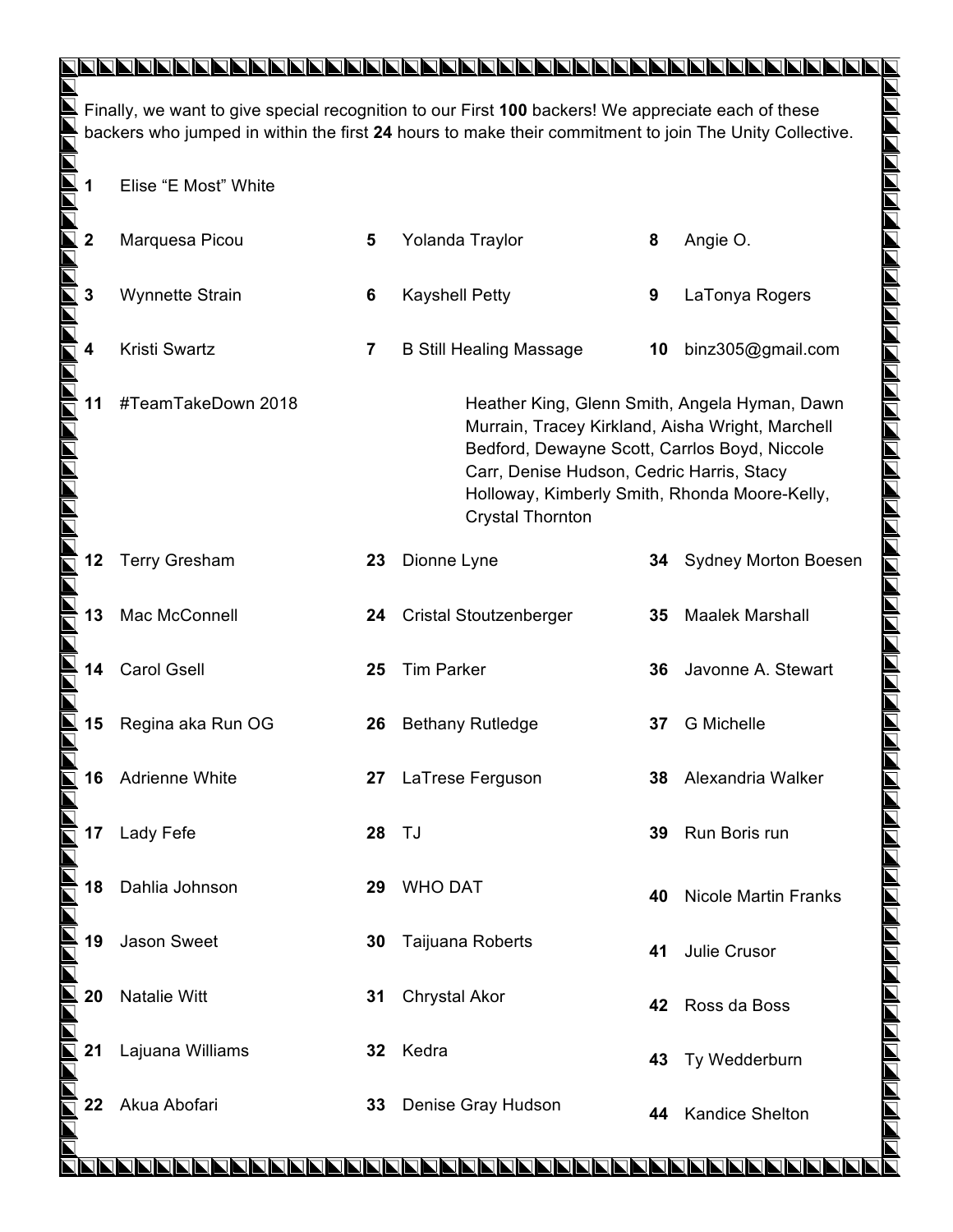|     |    |                         |    |                       |    | NNNNNNNK               |
|-----|----|-------------------------|----|-----------------------|----|------------------------|
|     | 45 | <b>J.T. FRANKS</b>      |    | 64 Ayisha Weisner     | 83 | Robin                  |
|     | 46 | Hallie                  | 65 | <b>Tywana Minor</b>   | 84 | Naphia Bennett         |
|     | 47 | <b>Big Sherm</b>        | 66 | Nikisha Jones         | 85 | Tina Tait              |
|     | 48 | Masterrunner            | 67 | <b>Kimberly King</b>  | 86 | De Veney               |
|     | 49 | <b>Beverly Minor</b>    | 68 | Tarryn TheTaxLady     | 87 | <b>Breezy Bree</b>     |
|     | 50 | Juan G Colon            | 69 | <b>Tony Shakir</b>    | 88 | Eli Dickerson          |
|     | 51 | <b>Brian Minor</b>      | 70 | Donna Smith           | 89 | Kawana Mitchell        |
|     | 52 | newsomeh@gmail.com      | 71 | Estelle A. Rutledge   | 90 | Kenyetta Williams      |
|     | 53 | 20/20 Club              | 72 | Deedra                | 91 | <b>Cheris Courtney</b> |
|     | 54 | <b>Mitch Mattox</b>     | 73 | Ms Xavi Baby          |    | 92 Heather Brownley    |
| NNK | 55 | Priscilla Jackson       |    | 74 Vanessa Mateen     |    | 93 Garry Wiley         |
|     | 56 | Nikki Penda             |    | 75 Aprille Moore      | 94 | Renee Freeman          |
|     | 57 | <b>PIERRE PENDA</b>     |    | 76 Jessica Nelson     |    | 95 Sherri              |
|     | 58 | mac.willievo2@gmail.com | 77 | The Legend            | 96 | Jordan Eison           |
|     | 59 | Ko Kennedy              | 78 | Happy Birthday Aaron  | 97 | Suzie Thomas           |
|     | 60 | Gina Sylvestre          | 79 | Erin Sizemore         | 98 | <b>Thomas Mitchell</b> |
|     | 61 | <b>Brenda Stallings</b> | 80 | G-MAN                 | 99 | Senica McCray          |
|     | 62 | Devette Wilson          | 81 | Erica James-Strayhorn |    | 100 Kimberley Williams |
|     | 63 | Charles                 | 82 | Derek Oxley           |    |                        |
|     |    |                         |    |                       |    |                        |
|     |    |                         |    |                       |    |                        |